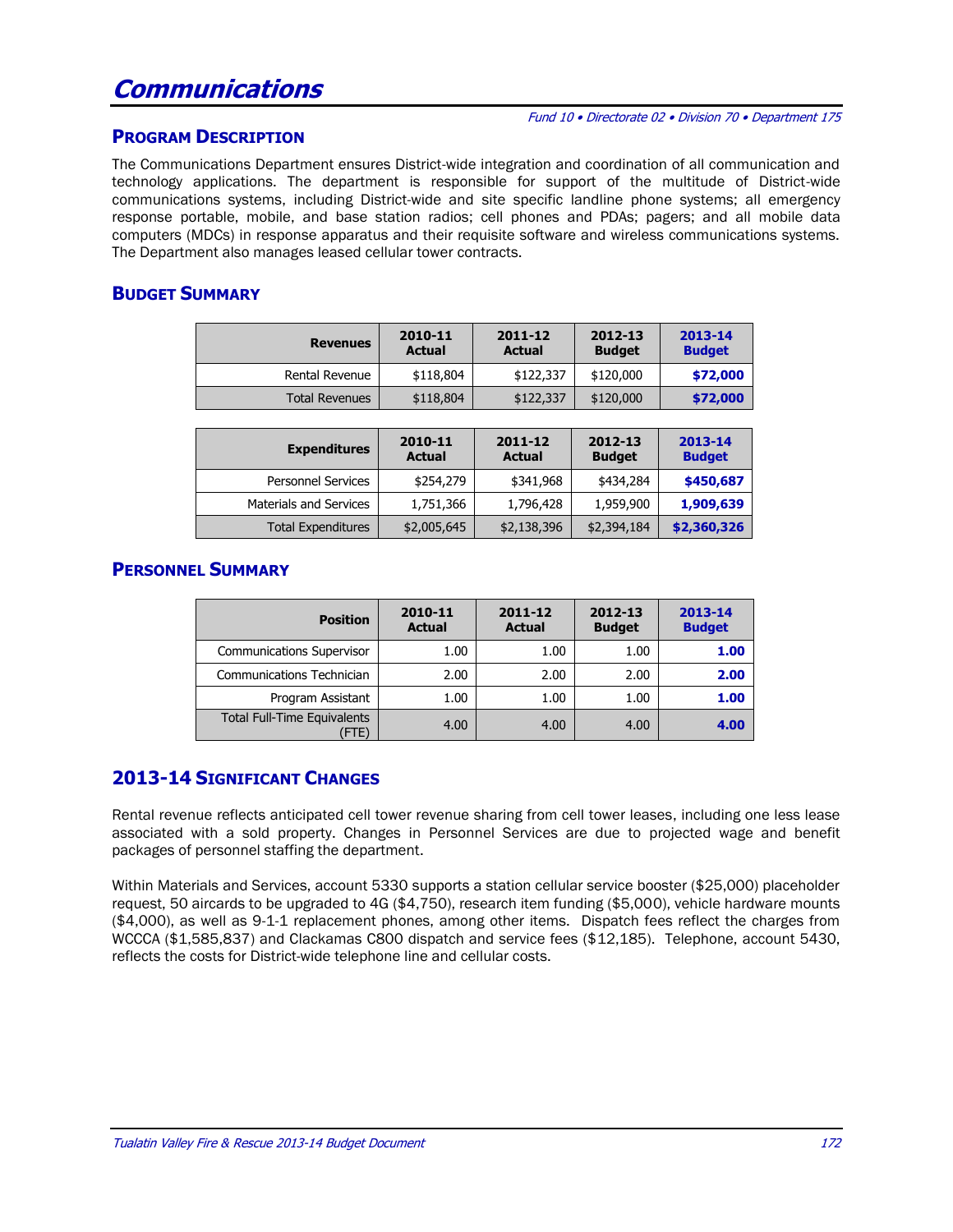## **STATUS OF 2012-13 SERVICE MEASURES**

Ensure intra- and inter-agency communication operability during disasters and/or exercises.

| Goal(s)/Call(s) for Action:<br>Service Type(s):<br>Measured By: | III/3, 4, 5<br>Mandatory<br>Maintain an appropriate matrix of communications requirements for use<br>when the District is operating in Disaster Operations mode. Ensure that<br>a comprehensive deployment plan for backup communications exists<br>during an exercise or a real event. Provide emergency communications<br>equipment training to all District personnel.                                                                                                                                                                                                                                                                                                                                                                                                                                                                             |
|-----------------------------------------------------------------|-------------------------------------------------------------------------------------------------------------------------------------------------------------------------------------------------------------------------------------------------------------------------------------------------------------------------------------------------------------------------------------------------------------------------------------------------------------------------------------------------------------------------------------------------------------------------------------------------------------------------------------------------------------------------------------------------------------------------------------------------------------------------------------------------------------------------------------------------------|
| <b>Status or Outcome:</b>                                       | New employees are trained on disaster communications as part of the<br>Fire Operations Center (FOC orientation). Communications continues to<br>provide three levels of radio proficiency courses (100/200/300) as part<br>of Individual Mandatory Compliance Training (IMCT). Radio training will<br>be incorporated into the annual CPR training schedule. Staffing<br>resources assigned to the human repeater program during disaster<br>operations are expected to be reduced to as few as three in a<br>designated fire station (fiscal year 2014 Change Strategy). Continue to<br>develop and maintain COML program. Developed Personnel<br>Accountability Report (PAR) reporting form from mobile Data Computers<br>(MDC) to increase standardization of reporting PAR. Continually<br>updating Disaster Operations plan as resources change. |

 Maintain consistent up-time of mobile data computers. Ensure critical response aids resources are updated and function as expected.

| Goal(s)/Call(s) for Action:<br>Service Type(s):<br>Measured By: | $VI/6$ ; $VII/3$<br>Essential<br>Real-time monitoring and reporting on the Onboard Mobile Gateways                                                                                                                                                                                                                      |
|-----------------------------------------------------------------|-------------------------------------------------------------------------------------------------------------------------------------------------------------------------------------------------------------------------------------------------------------------------------------------------------------------------|
| <b>Status or Outcome:</b>                                       | (OMGs) performance metrics.<br>The OMM (OnBoard Mobility Manager) has been upgraded, providing<br>real time monitoring of all apparatus connectivity to CAD. Able to<br>monitor location and apparatus systems such as battery voltage. Two<br>apparatus are connected to the vehicles diagnostic system as a trial for |
|                                                                 | Fleet to monitor the entire system (error messages, RPM, idle time,<br>speed, etc.). Email alerts trigger when a threshold has been crossed.                                                                                                                                                                            |

 Provide technical support for and maintain the communications infrastructure, equipment, and maintenance needs of the District. Maintain a solid relationship with WCCCA. Manage policies and procedures to ensure proper operation and use of the District's communications resources.

| Goal(s)/Call(s) for Action:<br>Service Type(s):<br>Measured By: | $VI/3$ ; $VII/A$<br>Mandatory<br>MUNIS work orders are monitored to ensure issues are dealt with in a<br>timely fashion. Partner with WCCCA on applicable projects and maintain                                                                                                       |
|-----------------------------------------------------------------|---------------------------------------------------------------------------------------------------------------------------------------------------------------------------------------------------------------------------------------------------------------------------------------|
| <b>Status or Outcome:</b>                                       | active committee participation.<br>Communications has an average of nine days for Requested-to-<br>Completed interval of MUNIS Work Orders. Participated in PSSTG and C-<br>800 meetings at WCCCA. Worked closely with WCCCA to develop IP tap-<br>out interface for Comtech devices. |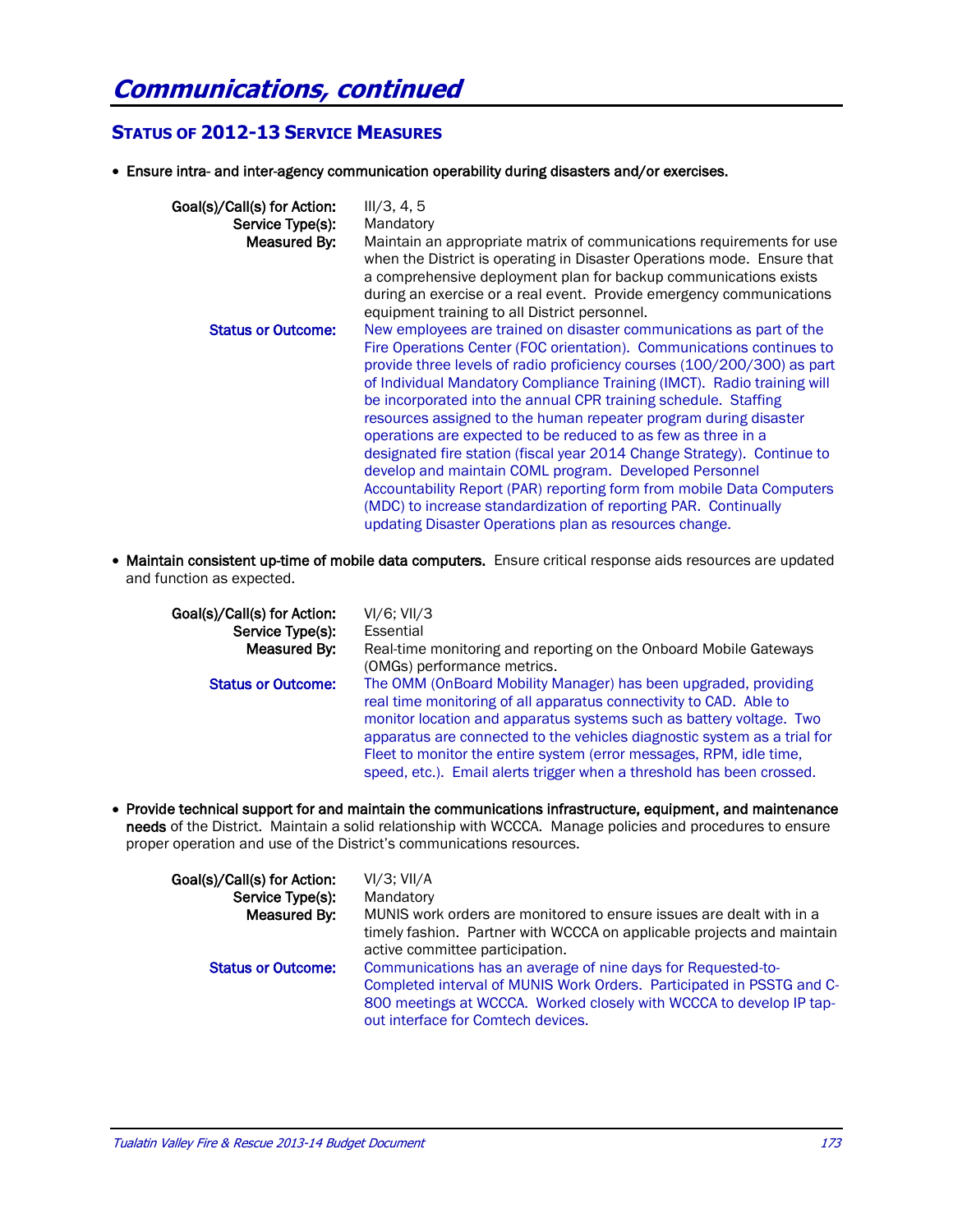#### **STATUS OF 2012-13 SERVICE MEASURES, CONTINUED**

 Participate as an active partner in project management, planning and implementation to support Districtwide communications needs.

| Goal(s)/Call(s) for Action: | $VI/5$ ; $VII/A$                                                                                                             |
|-----------------------------|------------------------------------------------------------------------------------------------------------------------------|
| Service Type(s):            | Management                                                                                                                   |
| Measured By:                | Open lines of communication are experienced from inception to                                                                |
|                             | completion, resulting in a smooth and successful conclusion of the<br>project.                                               |
| <b>Status or Outcome:</b>   | Communications played an integral role in the Fireground<br>communications research and deployment. Regularly attended WCCCA |
|                             | CAD demonstrations. Worked closely with HazMat teams to ensure<br>state funded hardware meets the District's needs.          |

 Monitor opportunities at the regional, state, and national levels that support efforts in the area of voice and data interoperability.

| Goal(s)/Call(s) for Action:<br>Service Type(s): | VII/3<br>Essential<br>Ensure regular attendance at regional meetings. Exchange information                                                                                                                                                                                                                                              |
|-------------------------------------------------|-----------------------------------------------------------------------------------------------------------------------------------------------------------------------------------------------------------------------------------------------------------------------------------------------------------------------------------------|
| Measured By:                                    | and prioritize communications needs at the quarterly communication<br>program management meetings.                                                                                                                                                                                                                                      |
| <b>Status or Outcome:</b>                       | Communications Program Management team meets quarterly to<br>address regional, state, and national initiatives. Working with BOEC to<br>provide better coverage to a portion of Station 64's area using the<br>trunked radio system to cover WCCCA gaps in the Skyline area.<br>Participated in the GeoCom regional radio system audit. |

Forecast Communications expenditures and meet budgetary expectations.

| Goal(s)/Call(s) for Action: | VIII/5                                                                |
|-----------------------------|-----------------------------------------------------------------------|
| Service Type(s):            | Essential                                                             |
| Measured By:                | Provide Finance with a 15-year capital spending plan to meet District |
|                             | technology requests.                                                  |
| <b>Status or Outcome:</b>   | Completed and posted to the SharePoint budget site.                   |

#### **STATUS OF 2012-13 CHANGE STRATEGIES**

• Replace existing leased copper lines used for tapout with an IP-based solution to improve support and eliminate expensive monthly service fees, due to the age and expense of the leased-pair lines as well as a significant decrease in parts availability and technical support. The solution must interface with existing Omron hardware and WCCCA CAD. A proof of concept was initiated in fiscal year 2012 to determine the viability of the targeted solution.

| Goal(s)/Call(s) for Action: | VII/1                                                                 |
|-----------------------------|-----------------------------------------------------------------------|
| <b>Budget Impact:</b>       | Slight increase required                                              |
| Duration:                   | Year 1 of 1                                                           |
| <b>Budget Description:</b>  | Leased line replacement                                               |
| Partner(s):                 | None                                                                  |
| <b>Status or Outcome:</b>   | Communications has worked closely with WCCCA to develop an IP         |
|                             | interface that can be used in both old and new stations. The selected |
|                             | device has been implemented at Station 50 and it is expected that all |
|                             | stations will be converted by the end of the fiscal year.             |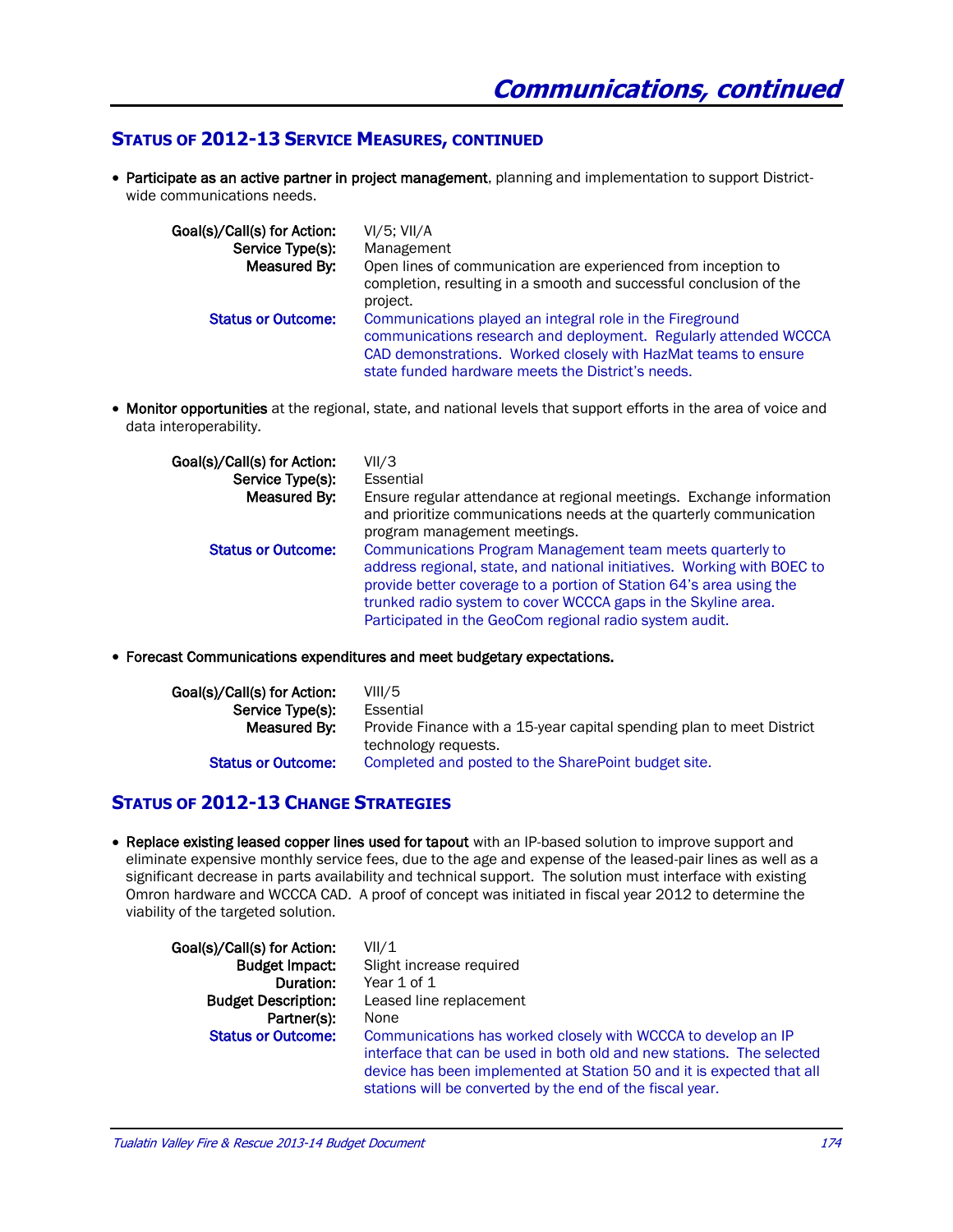#### **STATUS OF 2012-13 CHANGE STRATEGIES, CONTINUED**

 Evaluate opportunities for Communications to provide an external service delivery model to support regional agencies. Develop an enterprise service delivery model to accommodate technology needs over extended geographical locations.

| Goal(s)/Call(s) for Action: | $VII/1$ and 3; VIII                                                                                                                                                                                                            |
|-----------------------------|--------------------------------------------------------------------------------------------------------------------------------------------------------------------------------------------------------------------------------|
| <b>Budget Impact:</b>       | Resource neutral                                                                                                                                                                                                               |
| Duration:                   | Year 1 of 1                                                                                                                                                                                                                    |
| <b>Budget Description:</b>  | Not applicable                                                                                                                                                                                                                 |
| Partner(s):                 | Information Technology                                                                                                                                                                                                         |
| <b>Status or Outcome:</b>   | Communications has performed a communications package installation<br>on a Clackamas Fire District #1 (CFD#1) water tender. To date, staff<br>has completed five work orders for CFD#1 under an amendment to the<br>Fleet IGA. |

• Replace Blackberry server (BES) and Blackberry devices with iPhones - In fiscal year 2012, the District performed a proof of concept to prepare for the potential replacement of the Blackberry environment with a more hands-off solution. Management of the Blackberry server and the phones has become quite burdensome, requiring a substantial amount of specialized hands-on support by the Communications department when problems arise. The iPhone proved to be the best solution to remotely manage email, calendaring, contacts, phone calls, and paging on a single device. To support this initiative, a multi-pronged approach will be taken to transition from the Blackberry devices and support to the iPhone. Another key factor for the change in technology is the lackluster financial performance for Research In Motion Ltd. (RIM), and RIM's struggle to compete with Apple and Google (Android) devices. In the first quarter of 2012, RIM subscribers are down to an all-time low of 3%.

| VII/1<br>Increase required<br>Year 1 of 1<br>iPhones to replace Blackberry smartphones<br>Information Technology<br>The BES has been removed from service. <i>iPhones have been deployed</i><br>as District issued devices. The stipend program has reduced the<br>number of smartphone devices Communications is responsible for |
|-----------------------------------------------------------------------------------------------------------------------------------------------------------------------------------------------------------------------------------------------------------------------------------------------------------------------------------|
| maintaining.                                                                                                                                                                                                                                                                                                                      |
|                                                                                                                                                                                                                                                                                                                                   |

#### **ADDITIONAL 2012-13 ACCOMPLISHMENTS**

- Working with Facilities, a new and less expensive 9-1-1 phone was evaluated, tested, and installed.
- Communications installations Heavy Rescue, Light Brush Rig, Pool Vehicle Comms/Code 3 Package.
- Received \$21,000 for rebanding reimbursement (2008).
- Innovative technology evaluations including alternative alerting options and wireless vehicle telemetry.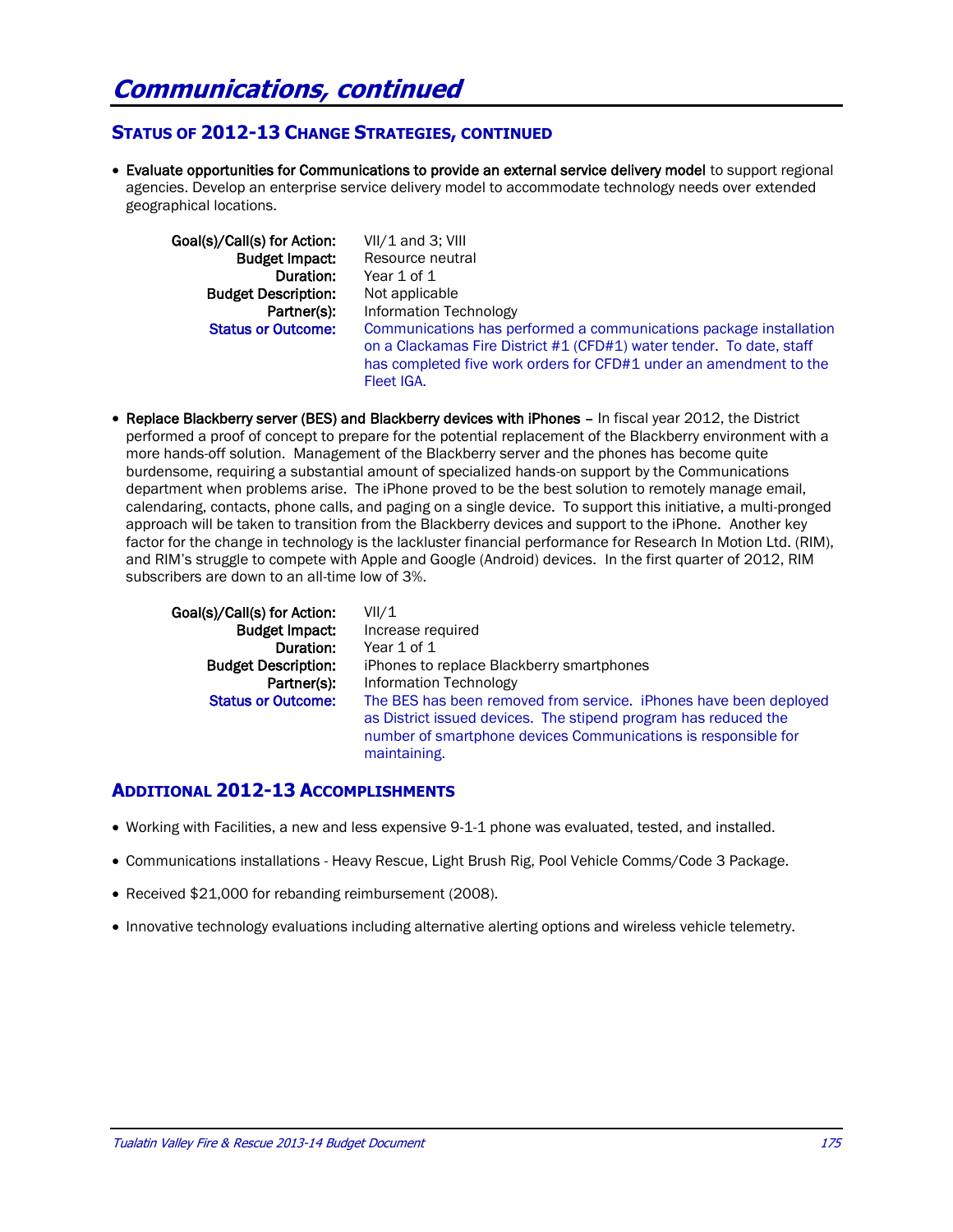#### **2013-14 SERVICE MEASURES**

| <b>Technical Services Provided</b>                                     | <b>FY10</b> | <b>FY11</b> | <b>FY12</b> | <b>FY13</b> | <b>FY14</b><br><b>Estimated</b> |
|------------------------------------------------------------------------|-------------|-------------|-------------|-------------|---------------------------------|
| Mobile, portable, base station, patch kits                             | 425         | 636         | 636         | 636         | 650                             |
| Mobile data computers, VRM, OMGs, and<br>cellular connectivity devices | 124         | 186         | 156         | 156         | 171                             |
| Cell phones                                                            | 150         | 125         | 105         | 105         | 102                             |
| Smartphones                                                            | 60          | 70          | 68          | 68 / 33 $1$ | 33                              |
| Pagers                                                                 | 300         | 225         | 150         | 150         | 150                             |
| Satellite phones                                                       | 9           | 10          | 10          | 11          | 10                              |
| Work orders completed                                                  | 428         | 425         | 585         | 625         | 350                             |
| Preventative maintenance inspections                                   | 425         | 400         | 400         | 400         | 480                             |
| Cellular towers managed                                                | 9           | 9           | 9           | 9           | 9                               |
| Standalone GPS units                                                   | 15          | 25          | 25          | 12          | 12                              |
| Installations – apparatus and vehicles                                 |             | 5           | 3           | 5           | 4                               |

 $^1$  Implemented Bring Your Own device (BYOD) stipend program in early fiscal year 2013.

#### Ensure intra- and inter-agency communication operability during disasters and/or exercises.

| Goal(s)/Call(s) for Action: | $III/2$ , 3, and 4                                                                                                                                                                                                                                                                                                                            |
|-----------------------------|-----------------------------------------------------------------------------------------------------------------------------------------------------------------------------------------------------------------------------------------------------------------------------------------------------------------------------------------------|
| Service Type(s):            | Mandatory                                                                                                                                                                                                                                                                                                                                     |
| Measured By:                | Maintain an appropriate matrix of communications requirements for use<br>when the District is operating in Disaster Operations mode. Ensure that<br>a comprehensive deployment plan for backup communications exists<br>during an exercise or a real event. Provide emergency communications<br>equipment training to all District personnel. |

 Maintain consistent up-time of mobile data computers. Ensure critical response aids resources are updated and function as expected.

| Goal(s)/Call(s) for Action: | $1/1$ ; IV; VI/3 and 5; VII/1                                     |
|-----------------------------|-------------------------------------------------------------------|
| Service Type(s):            | Essential                                                         |
| Measured By:                | Real-time monitoring and reporting on the Onboard Mobile Gateways |
|                             | (OMGs) performance metrics.                                       |

 Provide technical support for and maintain the communications infrastructure, equipment, and maintenance needs of the District. Maintain a solid relationship with WCCCA. Manage policies and procedures to ensure proper operation and use of the District's communications resources.

| Goal(s)/Call(s) for Action: | VI/4 and 5; VII/1                                                      |
|-----------------------------|------------------------------------------------------------------------|
| Service Type(s):            | Mandatory                                                              |
| Measured By:                | MUNIS work orders are monitored to ensure issues are dealt with in a   |
|                             | timely fashion. Partner with WCCCA on applicable projects and maintain |
|                             | active committee participation.                                        |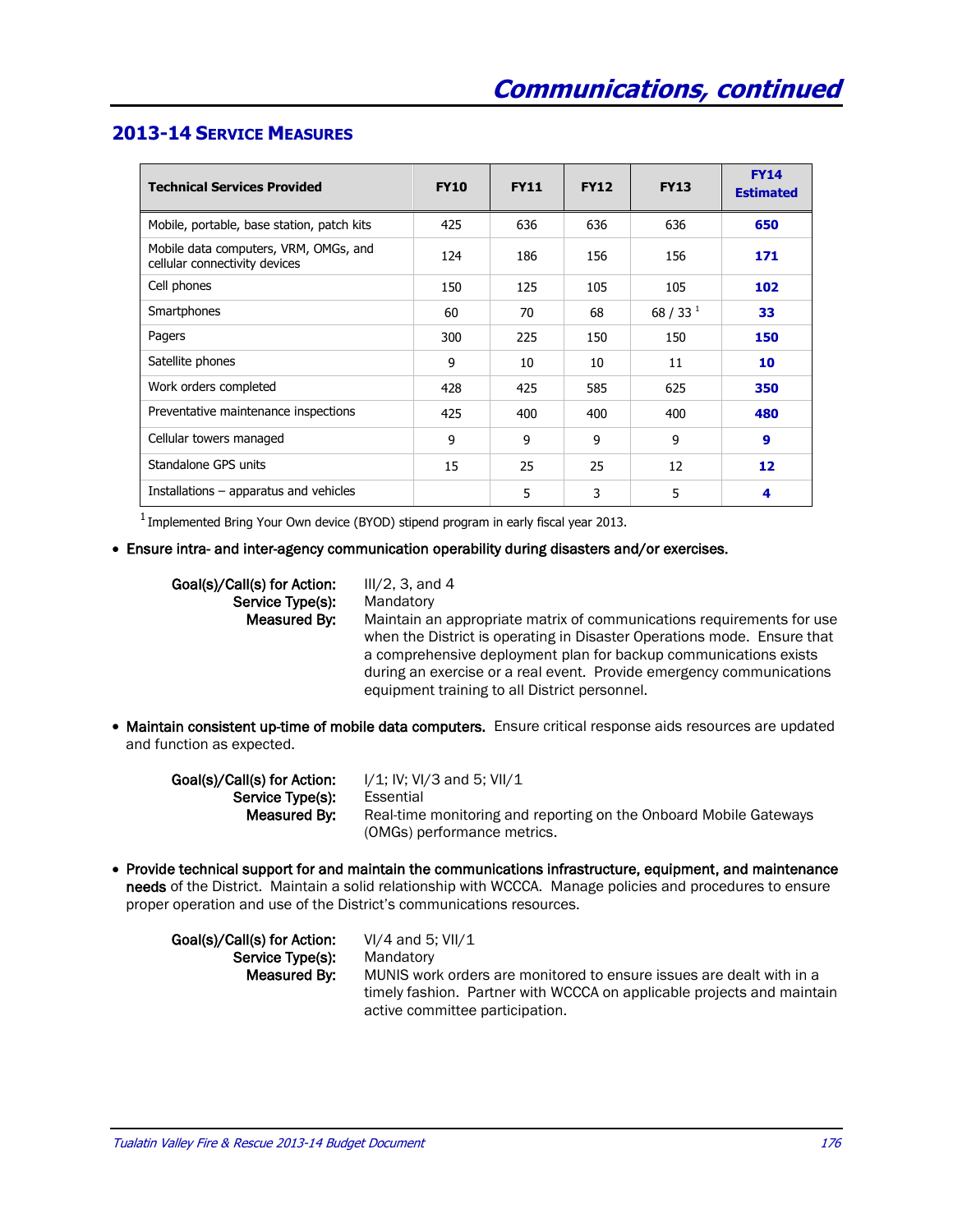### **2013-14 SERVICE MEASURES, CONTINUED**

• Participate as an active partner in project management, planning, and implementation to support Districtwide communications needs.

| Goal(s)/Call(s) for Action: | VI/4 and 5; VII/1 and 2                                            |
|-----------------------------|--------------------------------------------------------------------|
| Service Type(s):            | Management                                                         |
| Measured By:                | Open lines of communication are experienced from inception to      |
|                             | completion, resulting in a smooth and successful conclusion of the |
|                             | project.                                                           |

• Monitor opportunities at the regional, state, and national levels that support efforts in the area of voice and data interoperability.

| Goal(s)/Call(s) for Action: | III/4: VII/1                                                         |  |  |  |
|-----------------------------|----------------------------------------------------------------------|--|--|--|
| Service Type(s):            | Essential                                                            |  |  |  |
| Measured By:                | Ensure regular attendance at regional meetings. Exchange information |  |  |  |
|                             | and prioritize communications needs at the quarterly communication   |  |  |  |
|                             | program management meetings.                                         |  |  |  |

Forecast Communications expenditures and meet budgetary expectations.

| Goal(s)/Call(s) for Action: | VIII/5                                                                |
|-----------------------------|-----------------------------------------------------------------------|
| Service Type(s):            | Essential                                                             |
| Measured By:                | Provide Finance with a 15-year capital spending plan to meet District |
|                             | technology requests.                                                  |

### **2013-14 CHANGE STRATEGIES**

• Base station simplex protocol during disaster operations - Update the Disaster Operations Communications Protocol. Utilizing the 20 base station radios in the fire stations, eliminate the need to use Human Repeaters outside of District facilities. The plan is to use fewer human repeaters stationed in predetermined fire stations to provide repeater functions to the District on Simplex in the event of 800Mhz Trunking System failure. Simplex radio coverage in West Linn is problematic and there is the potential need for a base station radio in one of the city buildings. With the South Operating Center coming online later this year as the alternate FOC, the Disaster Operations Communications Plan will be updated.

| Goal(s)/Call(s) for Action: | III/2, 3, 4                              |
|-----------------------------|------------------------------------------|
| <b>Budget Impact:</b>       | None                                     |
| Duration:                   | Year 1 of 2                              |
| <b>Budget Description:</b>  | Year 1 - no increase                     |
|                             | Year 2 - Budget for recommended changes  |
| Partner(s):                 | Fire Chief's Office/Emergency Management |
|                             |                                          |

 Evaluate future mobile network options – This is a two year plan to upgrade the District MDCs to 4G connectivity and potential replacement or upgrade of the onboard mobile gateways (OMGs). The first phase is to upgrade from 3G to 4G, and test CradlePoint, along with other mobile platforms. The second phase will be the recommendation for the future mobile network platform.

| Goal(s)/Call(s) for Action: | VI/5: VII/1                             |
|-----------------------------|-----------------------------------------|
| <b>Budget Impact:</b>       | Slight increase required                |
| Duration:                   | Year 1 of 2                             |
| <b>Budget Description:</b>  | Year 1 – OMG air card upgrade           |
|                             | Year 2 - Budget for recommended changes |
| Partner(s):                 | IT, Integrated Operations, Fleet        |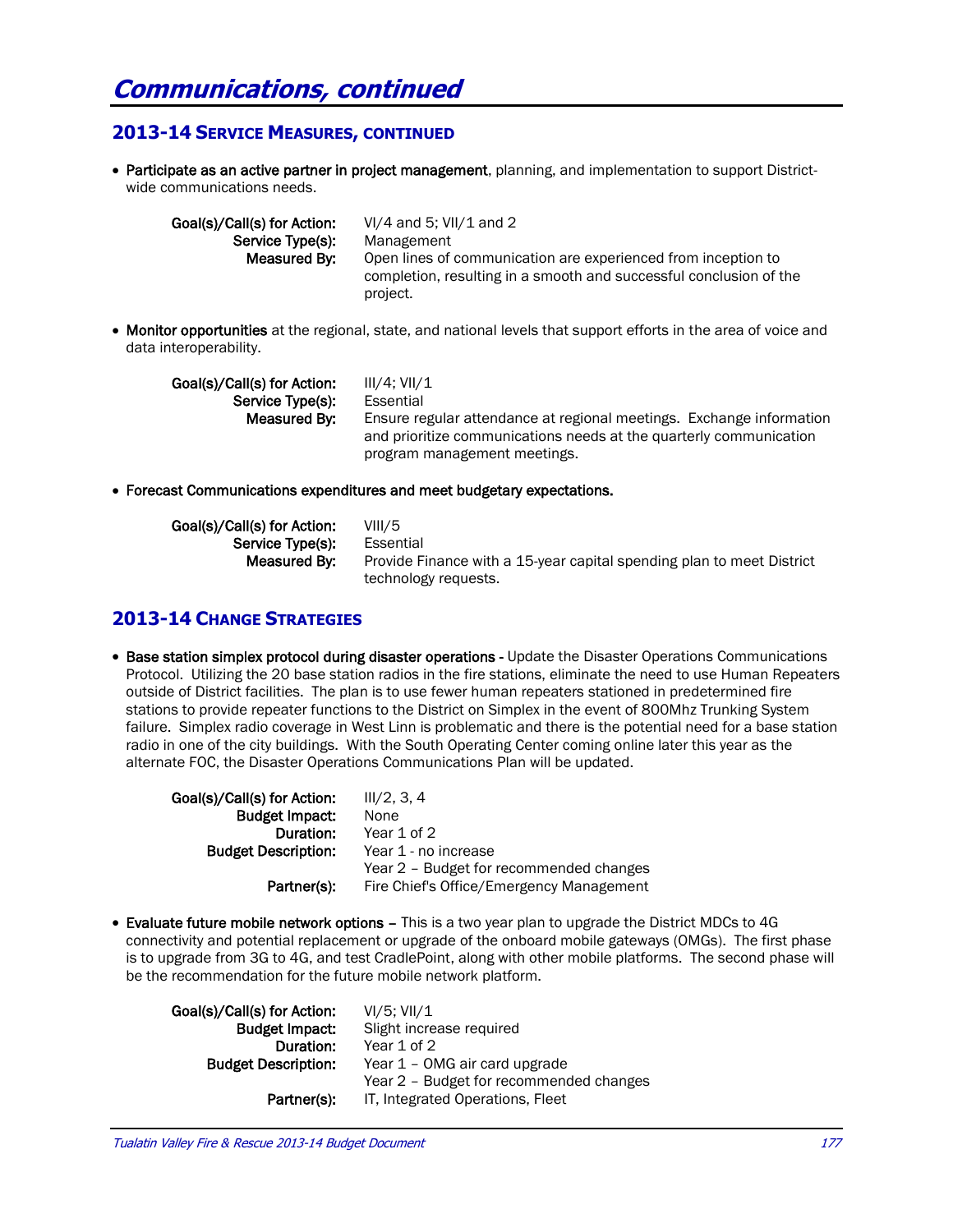#### **2013-14 CHANGE STRATEGIES, CONTINUED**

• Nationwide Public Safety Broadband Network - Ensure TVF&R is positioned to take advantage of the national public safety wireless broadband network initiative. This is a \$6.5 billion endeavor by the FCC to promote the next generation 9-1-1 and emergency alert systems for first responders. Additionally, the plan promotes critical infrastructure survivability. This is not intended to replace the current 800Mhz radio network, but will provide a secure, reliable, dedicated, and interoperable network for emergency responders. Communications will stay abreast of the progress and implementation of this network regionally, as well as nationally, to determine how this initiative meets current and future operational needs.

| $III/2$ , 3, and 4; VI/3, 4 and 5; VII/1                         |
|------------------------------------------------------------------|
| None required                                                    |
| Year 1 of 6                                                      |
| Year 1-3: Resource neutral                                       |
| Year 4-6: Potential increase                                     |
| Fire Chief's Office/Emergency Management, Integrated Operations, |
| Information Technology, WCCCA, BUG/BOT                           |
|                                                                  |